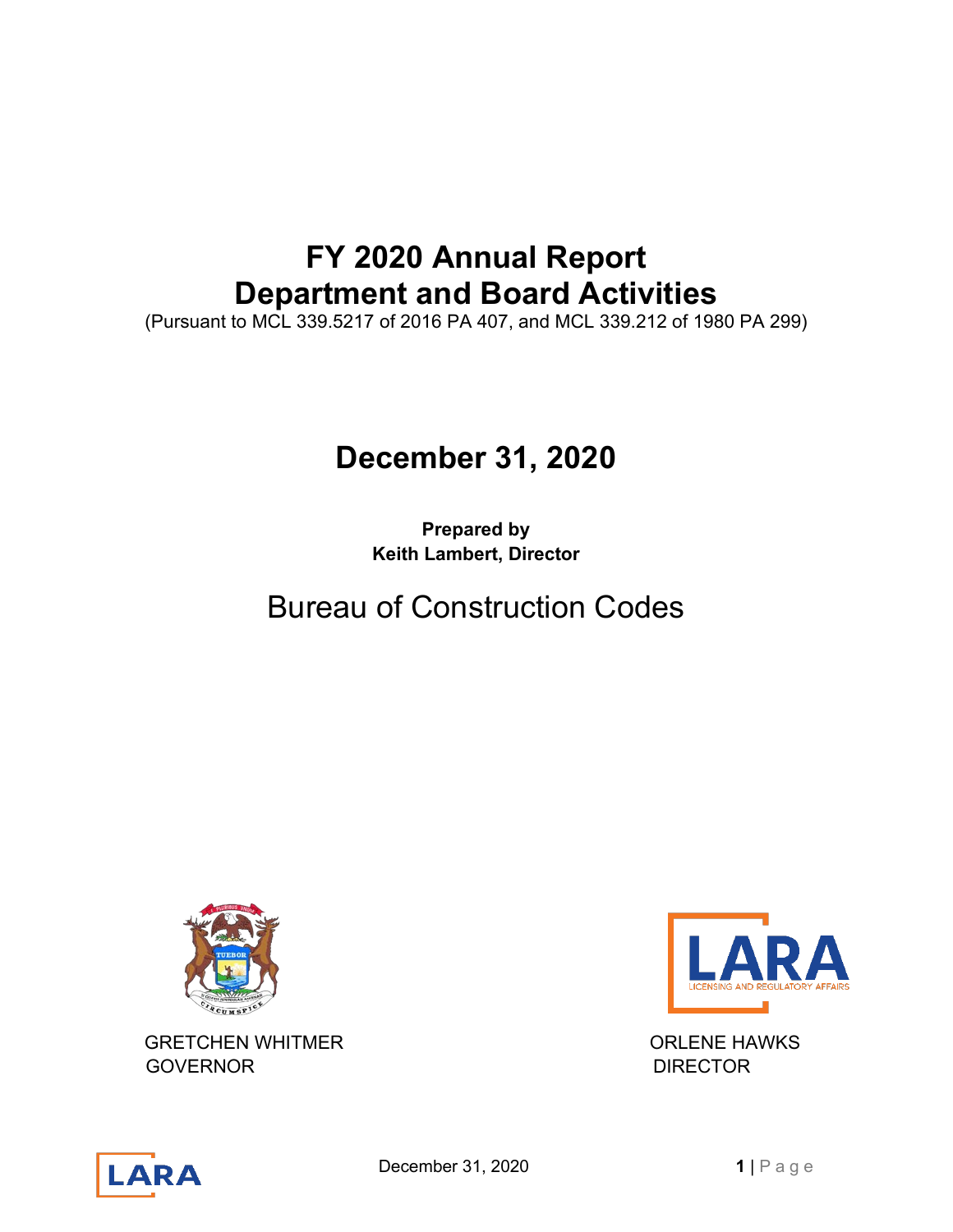# TABLE OF CONTENTS

| <b>Executive Summary</b>                       |           |
|------------------------------------------------|-----------|
| Fiscal Year 2020 Budget                        |           |
| <b>Licensing Statistics</b>                    |           |
| <b>Regulatory Activity</b>                     |           |
| <b>Board of Boiler Rules</b>                   |           |
| <b>Board of Mechanical Rules</b>               |           |
| <b>Electrical Administrative Board</b>         | $\sim$ 10 |
| <b>State Plumbing Board</b>                    | 11        |
| Residential Builders and M&A Contractors Board | 12        |



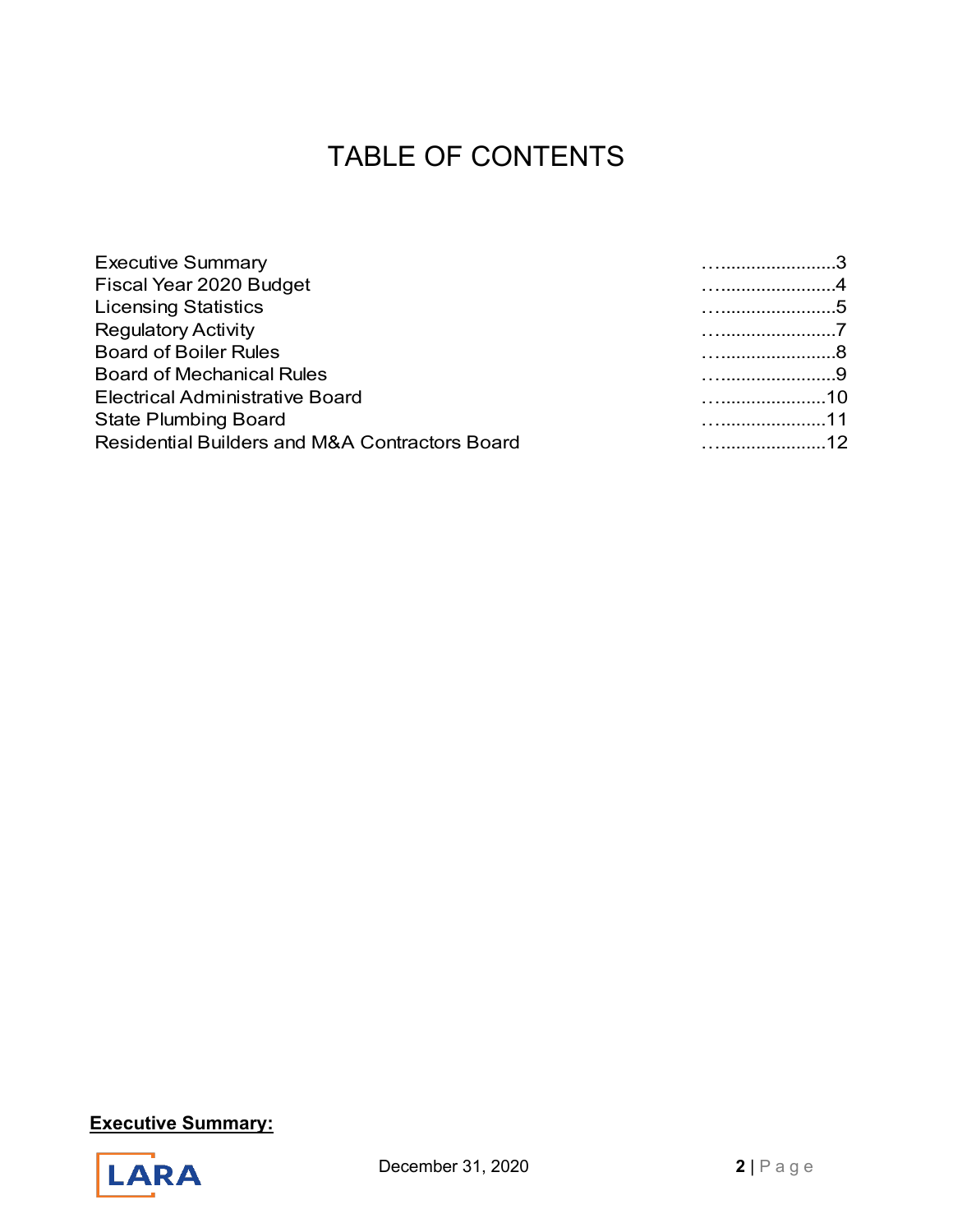This annual report covers Fiscal Year 2020 from October 1, 2019 to September 30, 2020. Information about the programs within the Bureau of Construction Codes (Bureau) can be found in this report. In addition, this report is available at the following locations:

- The Bureau of Construction Codes website at: [www.michigan.gov/bcc.](http://www.michigan.gov/bcc)
- The All About LARA section Legislative Reports of the Department of Licensing and Regulatory Affairs website at: [www.michigan.gov/lara.](http://www.michigan.gov/lara)

The Bureau is located within the Department of Licensing and Regulatory Affairs (LARA) and oversees the licensing, investigations, and enforcement responsibilities of individuals licensed under the Skilled Trades Regulation Act (electricians, plumbers, mechanical contractors, boiler installer and repairers, and construction code inspectors) and the Occupational Code (residential builders). Each of the designated skilled trade and occupational professions are authorized through legislative action.

The mission of the Bureau is to assure that the built environment and the systems within are sound, safe and sanitary; building users' health, safety and welfare are protected; and that, through a coordinated program of code compliance, investigation and training, there is consistent application of standards.

Apart from the inspector registration, the remaining professions have a board consisting of licensed occupational or skilled trade professionals and public members. The board members are appointed by the Governor and typically serve for two consecutive terms.

The skilled trade boards make recommendations to the Department on complaints, sanctions for violations, appeals of Department decisions, and the issuance of final orders. The boards also provide advice for rulemaking and the determination of licensing standards. Each of the skilled trade boards function as a valuable source of institutional knowledge for the Department. In addition to the scheduled meetings, these boards may call special meetings whenever necessary to carry out their business or to hear public comment.

The occupational board is charged with the responsibility of licensing requirement interpretation, to promulgate rules to set minimal standards of acceptable practice, assess penalties for violation of the Act, and to make recommendations to the Department on approval or recognition of training and educational providers and programs.

Regulation of the skilled trades and occupational professionals come in two different levels of authorized practice:

> • **Licensee** – means a person that is issued a license attained through successful passage of an examination and who also completed the requisite training, education, and/or experience.

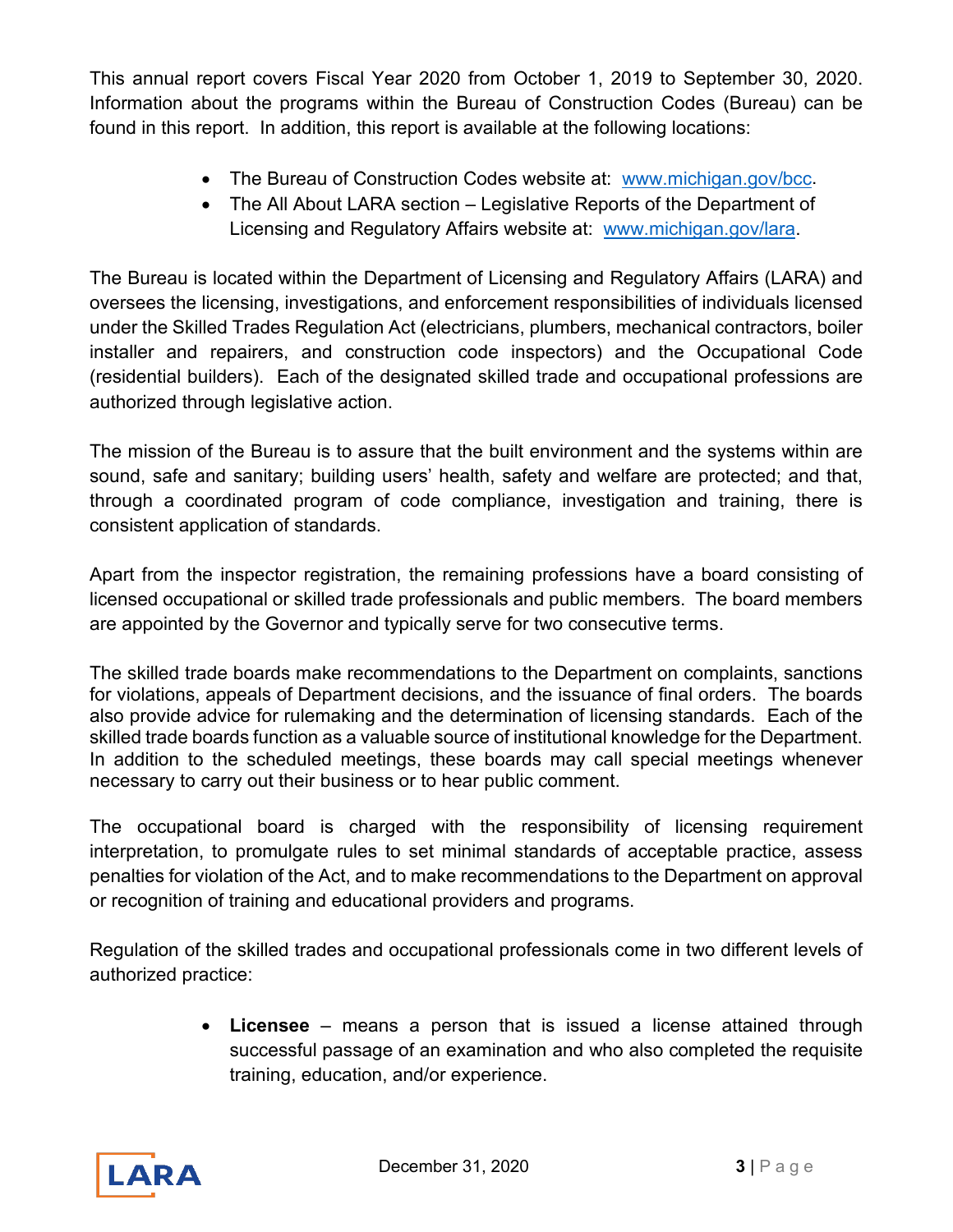• **Registrant** – means a person that is issued a registration and is engaged in learning and assisting of a skilled trade under the supervision of a licensee or a person issued a registration after completion of training, education, and/or experience.

# **Fiscal Year 2020 Budget**

# **Construction Code Fund**

| State Employee Wages                          | \$3,795,958.14   |
|-----------------------------------------------|------------------|
| <b>Employee Benefits</b>                      | \$ 3,013,280.64  |
| Materials & Equipment                         | \$<br>79,193.66  |
| <b>Other Contracts</b>                        | \$<br>3,616.39   |
| <b>Other Costs</b>                            | \$1,116,445.56   |
| <b>Construction Code Fund Total:</b>          | \$8,008,494.39   |
| <b>Licensing &amp; Regulation Fund</b>        |                  |
| <b>State Employee Wages</b>                   | \$<br>466,273.79 |
| <b>Employee Benefits</b>                      | \$<br>363,394.30 |
| Materials & Equipment                         | \$<br>15,109.96  |
| <b>Other Contracts</b>                        | \$<br>680.00     |
| <b>Other Costs</b>                            | \$<br>223,122.12 |
| <b>Licensing &amp; Regulation Fund Total:</b> | \$1,068,580.17   |

\* Construction Code Fund covers the licensing of electricians, plumbers, mechanical contractors, and the registration of construction code inspectors within 2016 PA 407. Additionally, the fund is also responsible for the bureau's code administration and enforcement in accordance with the Stille-DeRossett-Hale Single State Construction Code Act, 1972 PA 230.

\*\* Licensing and Regulation Fund covers the licensing of Residential Builders within 1980 PA 299.

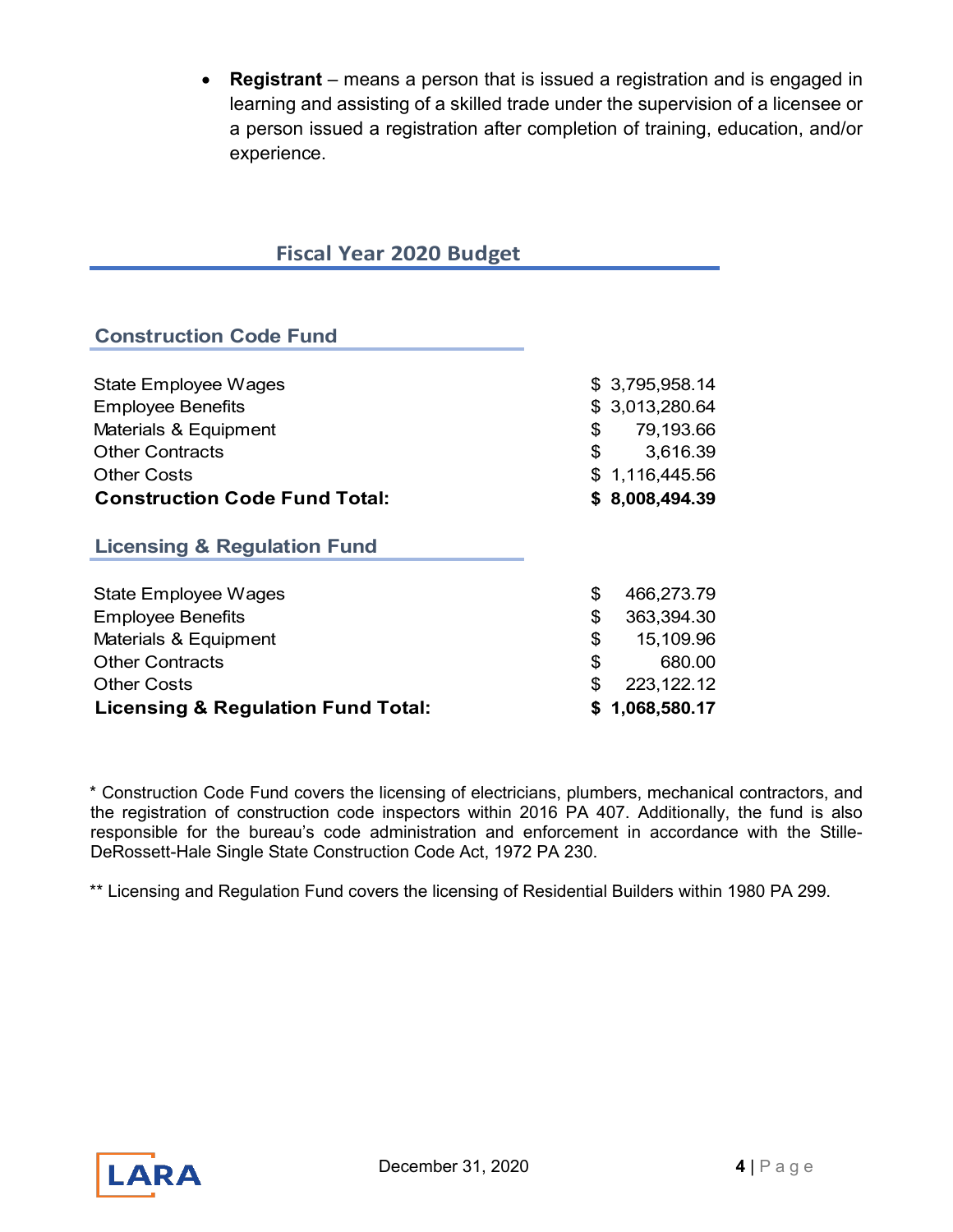| <b>Licensing Statistics</b>                         | <b>Applications</b> | <b>Exams</b>        | <b>New Licenses</b> | <b>Licenses</b>          | <b>Total</b>    |
|-----------------------------------------------------|---------------------|---------------------|---------------------|--------------------------|-----------------|
| <b>Skilled Trades Regulation Act</b>                | <b>Received</b>     | <b>Administered</b> | <b>Issued</b>       | <b>Renewed</b>           | <b>Licenses</b> |
| <b>Boiler Installer License</b>                     | 69                  | 56                  | 41                  | 1501                     | 1542            |
| <b>Boiler Repairer License</b>                      | 15                  | 13                  | 8                   | 112                      | 120             |
| <b>Boiler Special Inspector License</b>             | 19                  | $\boldsymbol{9}$    | 9                   | 118                      | 127             |
| <b>Boiler Operator License</b>                      | 21                  | <b>NA</b>           | 6                   | 399                      | 405             |
| <b>Stationary Engineer Registration</b>             | 6                   | <b>NA</b>           | 3                   | $\mathbf{0}$             | 3               |
|                                                     |                     |                     |                     |                          |                 |
| Boiler Certificates of Inspection/Operation Issued  |                     |                     |                     |                          | 8347            |
| <b>Boiler Permits Issued</b>                        |                     |                     |                     |                          | 3199            |
| <b>Boiler Inspections Conducted</b>                 |                     |                     |                     |                          | 12138           |
|                                                     |                     |                     |                     |                          |                 |
| <b>Building Official and Inspector Registration</b> | 274                 | <b>NA</b>           | 203                 | 159                      | 362             |
| <b>Electrical Inspector Registration</b>            | 46                  | <b>NA</b>           | 44                  | $\pmb{0}$                | 44              |
| Mechanical Inspector Registration                   | 33                  | <b>NA</b>           | 17                  | $\mathbf 0$              | 17              |
| <b>Plumbing Inspector Registration</b>              | 21                  | <b>NA</b>           | 23                  | $\mathbf 0$              | 23              |
| <b>Building Plan Reviewer Registration</b>          | 46                  | <b>NA</b>           | 39                  | $\mathbf 0$              | 39              |
| <b>Electrical Plan Reviewer Registration</b>        | 27                  | <b>NA</b>           | 27                  | $\pmb{0}$                | 27              |
| <b>Mechanical Plan Reviewer Registration</b>        | 19                  | <b>NA</b>           | 15                  | $\mathbf 0$              | 15              |
| <b>Plumbing Plan Reviewer Registration</b>          | 12                  | <b>NA</b>           | 12                  | $\mathbf 0$              | 12              |
| Fire Protection System Inspector Registration       | 25                  | <b>NA</b>           | 19                  | $\mathbf 0$              | 19              |
| Fire Protection System Plan Reviewer Registration   | 25                  | <b>NA</b>           | 21                  | $\Omega$                 | 21              |
|                                                     |                     |                     |                     |                          |                 |
| Apprentice Electrician Registration                 | 1655                | <b>NA</b>           | 1471                | 5442                     | 6913            |
| Electrical Journeyman License                       | 998                 | 865                 | 631                 | 12136                    | 12767           |
| <b>Master Electrician License</b>                   | 214                 | 143                 | 86                  | 8702                     | 8788            |
| <b>Electrical Contractor License</b>                | 143                 | 115                 | 115                 | 113                      | 228             |
| Fire Alarm Specialty Apprentice Technician          | 83                  | <b>NA</b>           | 62                  | 120                      | 182             |
| Fire Alarm Specialty Technician License             | 43                  | 26                  | 22                  | 588                      | 610             |
| <b>Fire Alarm Contractor License</b>                | 17                  | 15                  | 15                  | 8                        | 23              |
| <b>Sign Specialist License</b>                      | 14                  | 8                   | 4                   | 255                      | 259             |
| <b>Sign Specialty Contractor License</b>            | 8                   | 9                   | 6                   | $\overline{\mathcal{A}}$ | 10              |
|                                                     |                     |                     |                     |                          |                 |
|                                                     |                     |                     |                     |                          |                 |

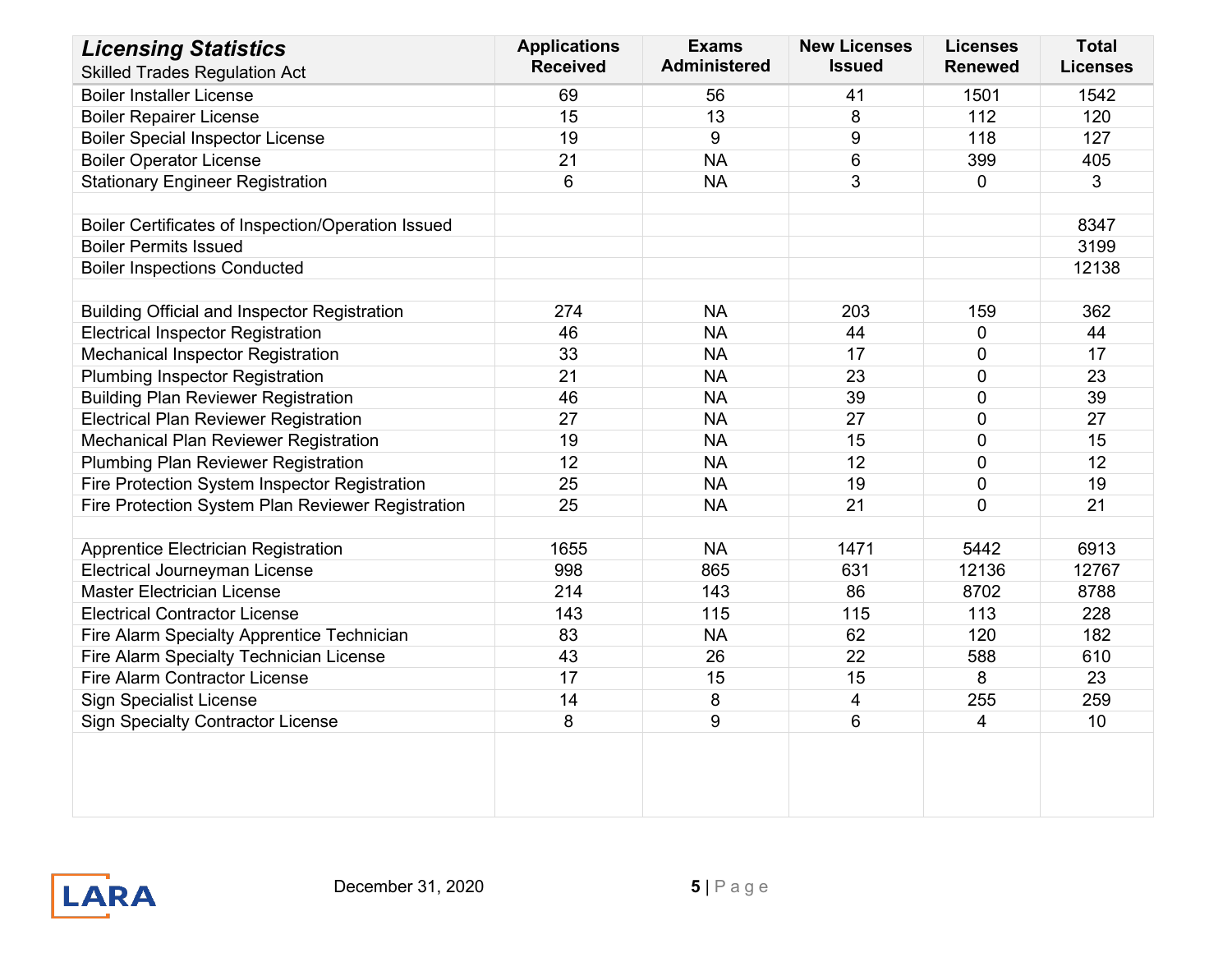| <b>Licensing Statistics</b>                    | <b>Applications</b> | <b>Exams</b>        | <b>New Licenses</b> | <b>Licenses</b> | <b>Total</b>    |
|------------------------------------------------|---------------------|---------------------|---------------------|-----------------|-----------------|
| <b>Skilled Trades Regulation Act</b>           | <b>Received</b>     | <b>Administered</b> | <b>Issued</b>       | <b>Renewed</b>  | <b>Licenses</b> |
| <b>Mechanical Contractor License</b>           | 453                 | <b>NA</b>           | 200                 | 772             | 972             |
| <b>Ductwork</b>                                | 116                 | 37                  | 6                   | $\mathbf 0$     | 6               |
| Fire Suppression System                        | 33                  | 35                  | 5                   | $\mathbf 0$     | 5               |
| <b>Limited Heating</b>                         | 196                 | 123                 | 76                  | $\overline{0}$  | 76              |
| <b>HVAC</b>                                    | 334                 | 349                 | 126                 | $\Omega$        | 126             |
| <b>Hydronic Heating and Cooling</b>            | 175                 | 123                 | 56                  | $\mathbf{0}$    | 56              |
| <b>Unlimited Heating Service</b>               | 116                 | 84                  | 37                  | $\overline{0}$  | 37              |
| Limited Refrigeration & A/C Service            | 194                 | 162                 | 58                  | $\overline{0}$  | 58              |
| Unlimited Refrigeration & A/C Service          | 97                  | 71                  | 20                  | $\overline{0}$  | 20              |
| Refrigeration                                  | 118                 | 75                  | 35                  | $\overline{0}$  | 35              |
|                                                |                     |                     |                     |                 |                 |
| <b>Specialty License</b>                       |                     |                     |                     |                 |                 |
| Solar Heating and Cooling                      | 12                  | 5                   | 3                   | $\mathbf 0$     | 3               |
| Solid Fuel & Vented Decorative Gas Appliances  | 23                  | 9                   | 6                   | $\mathbf 0$     | 6               |
| <b>LP Distribution</b>                         | 22                  | 9                   | 6                   | $\Omega$        | 6               |
| <b>Fuel Gas Piping</b>                         | 37                  | 13                  | $\overline{2}$      | $\overline{0}$  | $\overline{2}$  |
| <b>Fuel Gas Piping and Venting</b>             | 50                  | 25                  | 5                   | $\Omega$        | 5               |
|                                                |                     |                     |                     |                 |                 |
| <b>Apprentice Plumber Registration</b>         | 1143                | <b>NA</b>           | 1091                | 2872            | 3963            |
| Journey Plumber License                        | 413                 | 390                 | 182                 | 3672            | 3854            |
| <b>Master Plumber License</b>                  | 124                 | 149                 | 57                  | 114             | 171             |
| <b>Plumbing Contractor License</b>             | 62                  | 84                  | 52                  | 75              | 172             |
| <b>Licensing Statistics</b>                    | <b>Applications</b> | <b>Exams</b>        | <b>New Licenses</b> | <b>Licenses</b> | <b>Total</b>    |
| <b>Occupational Code</b>                       | <b>Received</b>     | <b>Administered</b> | <b>Issued</b>       | <b>Renewed</b>  | <b>Licenses</b> |
| Residential Builder Branch Office Company      | $\overline{7}$      | <b>NA</b>           | $\overline{7}$      | 164             | 171             |
| <b>Residential Builder Company</b>             | 909                 | <b>NA</b>           | 825                 | 7241            | 8066            |
| <b>Residential Builder Individual</b>          | 2304                | 2025                | 811                 | 30972           | 31783           |
| <b>Residential Builder Salesperson</b>         | 299                 | 456                 | 256                 | 502             | 758             |
| Maintenance & Alteration Contractor Company    | 36                  | <b>NA</b>           | 21                  | 397             | 418             |
| Maintenance & Alteration Contractor Individual | 92                  | 10                  | 20                  | 904             | 924             |
|                                                |                     |                     |                     |                 |                 |

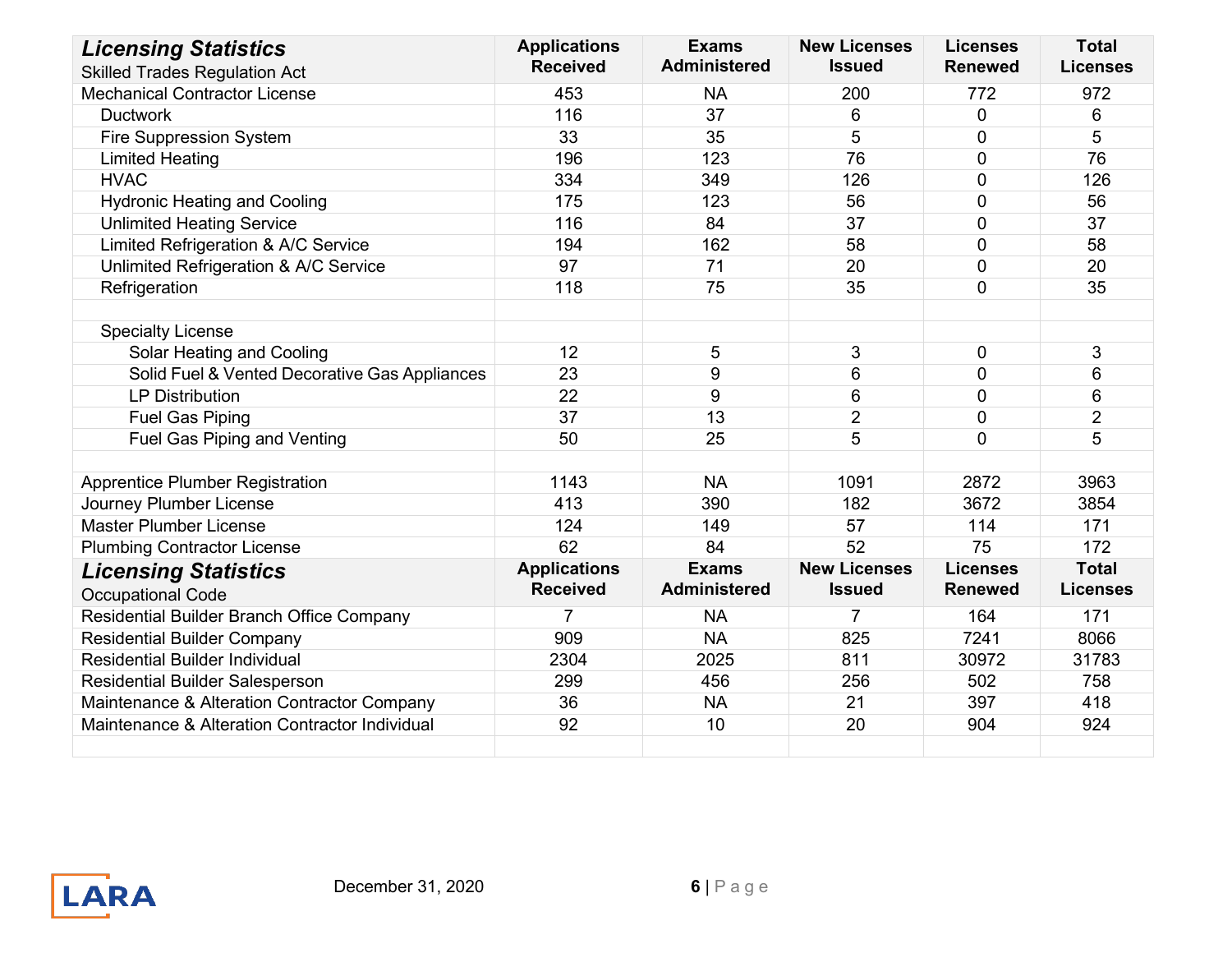| 561 | 551 | 207 | 55                                                                                                |
|-----|-----|-----|---------------------------------------------------------------------------------------------------|
| 40  | 25  | 24  |                                                                                                   |
|     |     |     |                                                                                                   |
| 37  |     | 21  |                                                                                                   |
| 33  | 15  | 14  |                                                                                                   |
| 681 | 617 | 269 | 56                                                                                                |
|     |     |     | # Complaints Received  # Investigations Initiated  # Investigations Closed  # Enforcement Actions |



# **REGULATORY ACTIVITY**

# **Board of Boiler Rules**



**December 31, 2020 7** | P a g e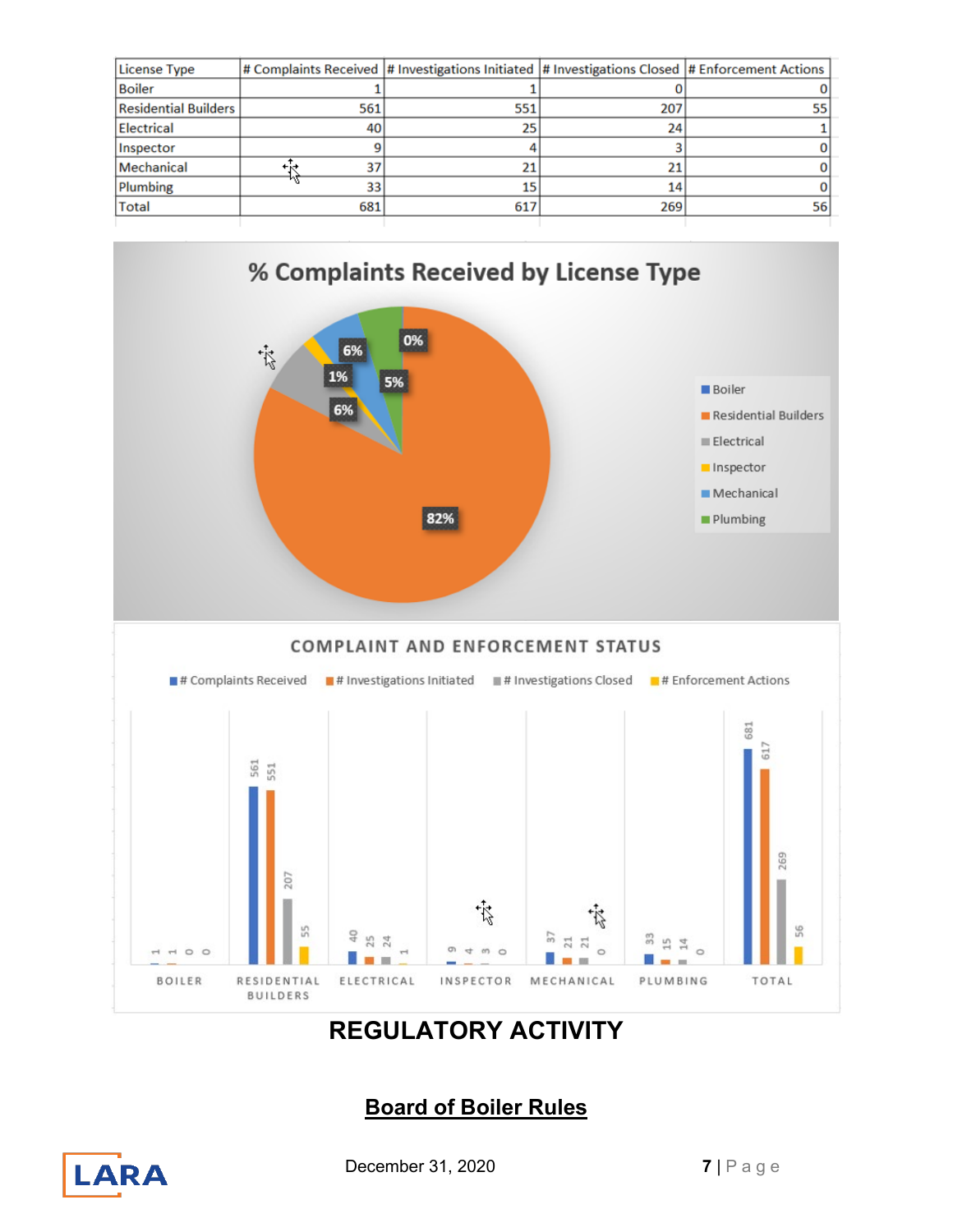The legislative authority for the Board of Boiler Rules is outlined in The Skilled Trades Regulation Act, PA 407 of 2016.

The Board of Boiler Rules consists of 14 members. The LARA director or the director's designee and 13 individuals appointed by the governor: 2 owners and users of boilers in this state, 1 owner and user of power boilers that operate at 1,000 p.s.i.g. or more, 2 who represent organized labor in this state that engage in the erection, fabrication, installation, operation, or repair of boilers, 1 water tube boiler manufacturer that does business in this state, 1 fire tube boiler manufacturer that does business in this state, 1 that represents a boiler insurance company that is licensed to do business in this state, 1 mechanical contractor in this state that has experience in the installation, piping, or operation of boilers, 1 boiler repair contractor in this state that is engaged in the business of repairing boilers by welding and riveting, 1 consulting engineer in this state who has boiler experience, 1 antique steam boiler owner and operator, and 1 public member.

## **Board Members as of 10/01/19 Term Expires**

| Michael Horton, Professional Member, Chairperson<br>Christopher Lanzon, Professional Member, Vice Chairperson<br>Ryan Randazzo, Professional Member, Secretary<br>James Arini, Professional Member | 7/30/24<br>7/31/22<br>7/31/21<br>7/31/20 |
|----------------------------------------------------------------------------------------------------------------------------------------------------------------------------------------------------|------------------------------------------|
| Lawrence Black, Professional Member<br>Michael Card, Public Member                                                                                                                                 | 7/31/22<br>7/30/23                       |
| Ned Hawkins, Professional Member                                                                                                                                                                   | 7/30/23                                  |
| Garrett Jackson, Professional Member                                                                                                                                                               | 7/30/24                                  |
| <b>Frank Wimmer, Professional Member</b>                                                                                                                                                           | 7/30/23                                  |
| Dale Palmer, Professional Member                                                                                                                                                                   | 7/31/22                                  |
| Vacant, Professional Member                                                                                                                                                                        |                                          |
| <b>Vacant, Professional Member</b>                                                                                                                                                                 |                                          |
| Brian Zayler, Professional Member                                                                                                                                                                  | 7/31/21                                  |
| Keith Lambert, LARA Designee, Ex-Officio Member (voting)                                                                                                                                           |                                          |
| FV AAAA Askaaliis sf Baand Maatin                                                                                                                                                                  |                                          |

# **FY 2020 Schedule of Board Meetings**

October 1, 2019 (Full Board Meeting) January 14, 2020 (Meeting Cancelled) April 7, 2020 (Meeting Cancelled) July 28, 2020 (Meeting Cancelled) September 29, 2020 (Full Board Meeting)

## **2020 Board Actions**

| Examination Denial Appeals - Approved |  |
|---------------------------------------|--|
| Examination Denial Appeals - Denials  |  |
| <b>Total Board Actions</b>            |  |

# **Board of Mechanical Rules**



**December 31, 2020 8** | Page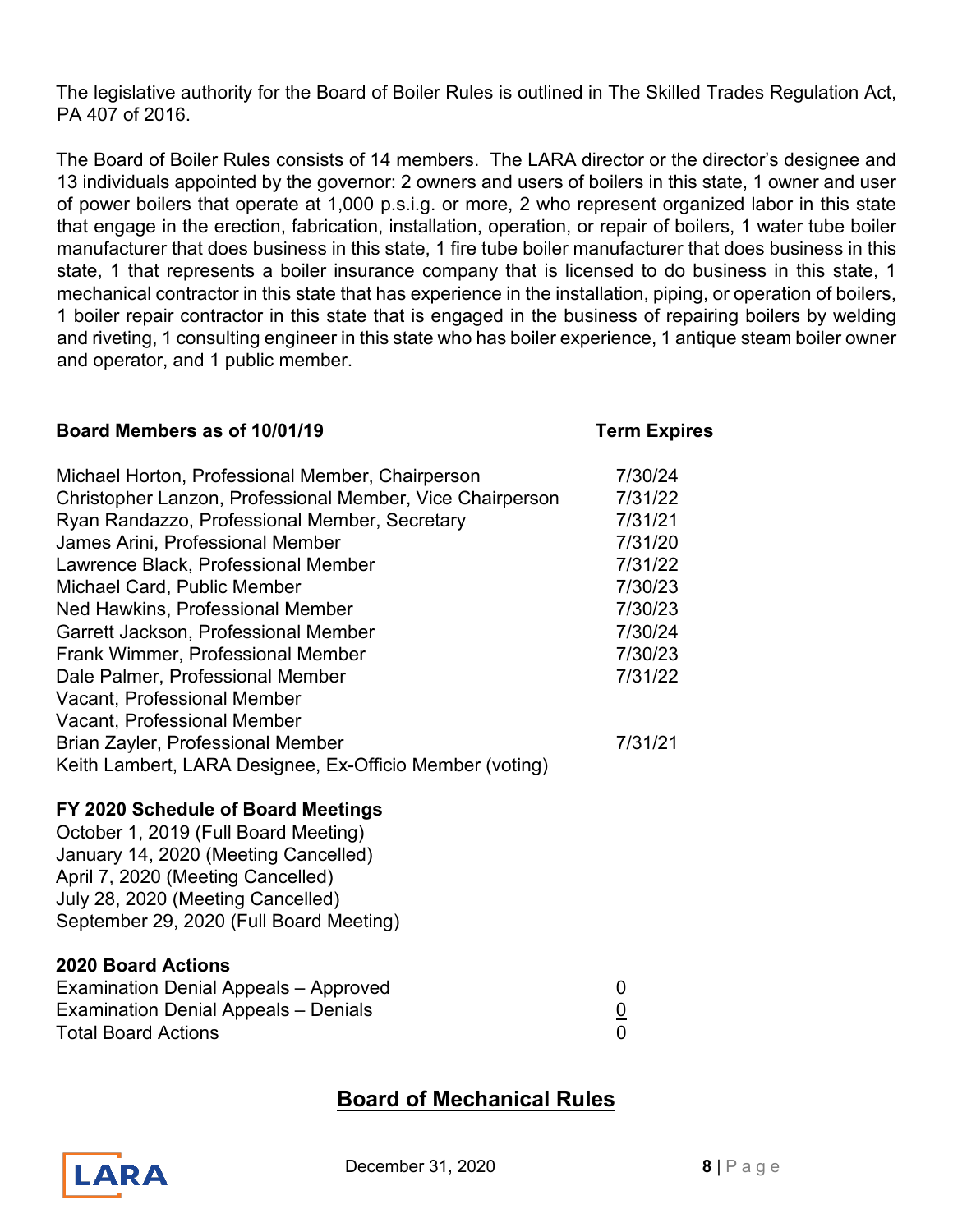The legislative authority for the Board of Mechanical Rules is outlined in The Skilled Trades Regulation Act, PA 407 of 2016.

The Board of Mechanical Rules consists of the 15 members. The state fire marshal's designee and 14 residents of the state appointed by the governor: 1 who represents organized labor in the mechanical trade, 1 professional mechanical engineer who is a professional engineer in the state, 1 who represents an energy-producing public utility in the state, 1 HVAC Equipment Contractor, 1 who represents hydronic heating and cooling process piping, 1 who represents the mechanical license specialty work areas, 1 who represents ductwork, 1 who represents limited service heating and refrigeration, 1 who represents fire suppression, 1 who represents refrigeration service, 1 who represents unlimited service heating and refrigeration, 2 chief mechanical inspectors of a governmental subdivision, and 1 public member.

| Board Members as of 10/01/2019                      | <b>Term Expires</b> |
|-----------------------------------------------------|---------------------|
| Kenneth Misiewicz, Professional Member, Chairperson | 10/01/19            |
| Robert Fosburg, Professional Member                 | 10/01/19            |
| Christopher Freeman, Public Member                  | 10/01/19            |
| David Galbreath, Professional Member                | 10/01/20            |
| Catherine Gay, Professional Member                  | 10/01/19            |
| Terry Gilligan, Professional Member                 | 7/30/24             |
| Daniel Grafmiller, Professional Member              | 10/01/19            |
| Craig Howson, Professional Member                   | 10/01/20            |
| Robert Logan, Professional Member                   | 10/01/19            |
| Matt Marsiglio, Professional Member                 | 10/01/20            |
| <b>Gerald Philo, Professional Member</b>            | 10/01/20            |
| Mark Riley, Professional Member                     | 10/01/19            |
| <b>Bruce Seiler, Professional Member</b>            | 10/01/20            |
| <b>Timothy Sweeney, Professional Member</b>         | 10/01/22            |
| Brian Williams, LARA State Fire Marshal Designee    |                     |
| FY 2020 Schedule of Board Meetings                  |                     |
| November 20, 2019 (Meeting Cancelled)               |                     |
| February 26, 2020 (Meeting Cancelled)               |                     |
| June 3, 2020 (Full Board Meeting)                   |                     |
| August 19, 2020 (Meeting Cancelled)                 |                     |
| <b>2020 Board Actions</b>                           |                     |

| Examination Denial Appeals - Approved |  |
|---------------------------------------|--|
| Examination Denial Appeals - Denials  |  |
| <b>Total Board Actions</b>            |  |

# **Electrical Administrative Board**



**December 31, 2020 9** | Page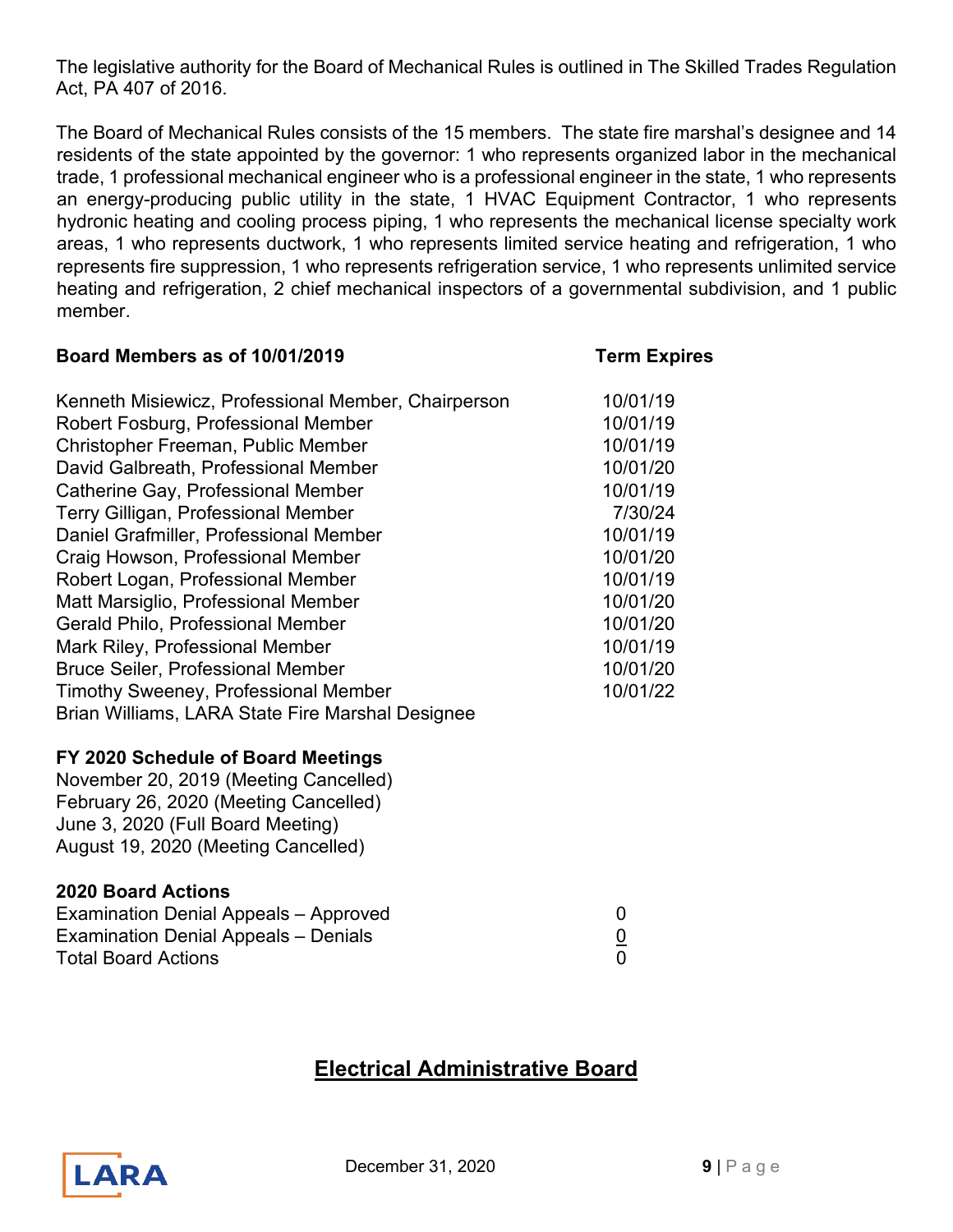The legislative authority for the Electrical Administrative Board is outlined in The Skilled Trades Regulation Act, PA 407 of 2016.

The Electrical Administrative Board consists of 10 members. The state fire marshal's designee and 9 residents of the state appointed by the governor: 1 who represents an insurance inspection bureau that operates in the state, 1 who represents an electrical energy supply agency that operates in this state, 1 electrical contractor that operates in the state, 1 master electrician who serves as a supervisor, 1 electrical journeyman, 1 chief electrical inspector of a municipality, 1 who represents distributors of electrical apparatus and supplies, 1 who represents manufacturers primarily and actively engaged in producing material fittings, devices, appliances, fixtures, apparatus, and similar products used as a part of, or in connection with an electrical installation, and 1 public member. The director of the department or authorized representative of the director is an ex-officio member without vote.

#### **Board Members as of 10/01/201 Term Expires**

| Scott Weaver, Professional Member, Chairperson               | 7/30/24 |
|--------------------------------------------------------------|---------|
| Donald Iverson, Professional Member, Vice Chairperson        | 7/31/21 |
| Mashell Carissimi, Professional Member                       | 8/10/21 |
| Joseph Gillespie, Public Member                              | 7/31/21 |
| Alan Kuipers, Professional Member                            | 8/10/20 |
| Aaron Cooper, Professional Member                            | 7/31/22 |
| Matthew Wolterstorff, Professional Member                    | 7/31/22 |
| Robert Werbrouck, Professional Member                        | 7/31/22 |
| Vacant, Professional Member                                  |         |
| Brian Williams, State Fire Marshal Designee                  |         |
| Keith Lambert, LARA Designee, Ex-Officio Member (non-voting) |         |

# **FY 2020 Schedule of Board Meetings**

October 31, 2019 (Full Board Meeting) February 13, 2020 (Meeting Cancelled) May 7, 2020 (Full Board Meeting) August 13, 2020 (Full Board Meeting)

## **2020 Board Actions**

| Examination Denial Appeals - Approved |           |
|---------------------------------------|-----------|
| Examination Denial Appeals - Denials  | <u>_3</u> |
| <b>Total Board Actions</b>            |           |

# **State Plumbing Board**

The legislative authority for the State Plumbing Board is outlined in The Skilled Trades Regulation Act, PA 407 of 2016.



**December 31, 2020 10** | Page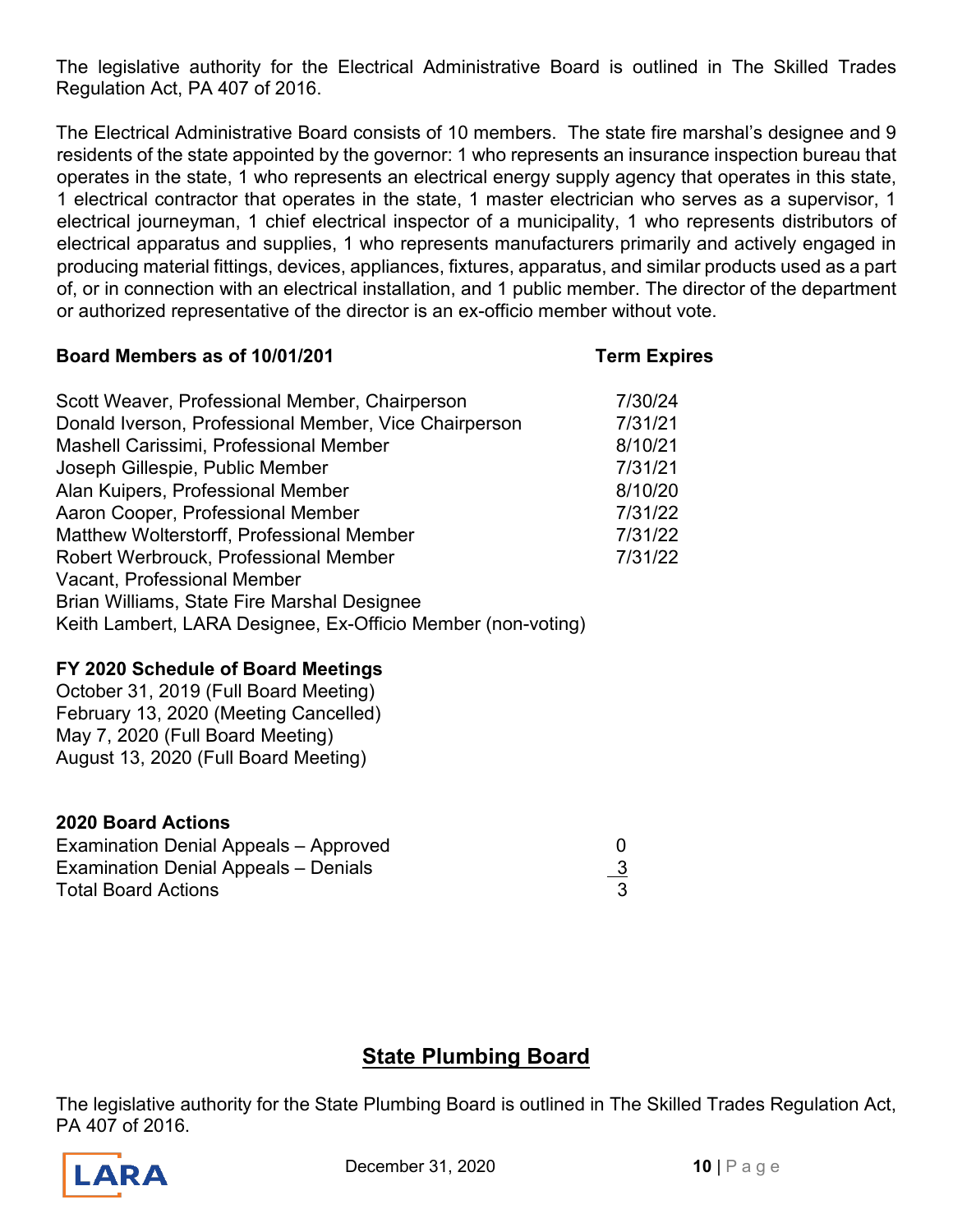The State Plumbing Board consists of 8 members. The LARA director or the director's designee, the director of the department of environmental quality or the director's authorized representative, and a member or employee of the drinking water and radiologic protection division of the department of environmental quality are ex-officio voting members, along with 5 United States citizens and residents of the state appointed by the governor: 2 licensed plumbing contractors who hold a master's license and have 10 years of experience as a plumbing contractor, 1 licensed master plumber who has 10 years of experience as a master plumber, 1 licensed journey plumber who has 10 years of experience as a journey plumber, and 1 public member.

| <b>PORTY MUSTINGTS AS OF TURNITY</b>                                         | <b>I AIII FYNIIL</b> |
|------------------------------------------------------------------------------|----------------------|
| Timothy Danielak, Professional Member, Chairperson                           | 7/31/21              |
| Mark Wiseley, Professional Member, Vice-Chairperson                          | 7/31/20              |
| Scott Kalchik, Professional Member                                           | 7/31/20              |
| Paul Kurtzhals, Professional Member                                          | 7/31/22              |
| Paul Lemley, Public Member                                                   | 7/31/20              |
| Dana DeBruyn, EGLE Member of Drinking Water & Radiologic Protection Division |                      |

**Board Members as of 10/01/19 Term Expires**

Ernest Sarkipato, EGLE Member of Drinking Water & Municipal Assistance Division Keith Lambert, LARA Designee, Ex-Officio Member (voting)

## **FY 2020 Schedule of Board Meetings**

October 29, 2019 (Full Board Meeting) February 4, 2020 (Meeting Cancelled) April 21, 2020 (Meeting Cancelled) August 4, 2020 (Full Board Meeting)

## **2020 Board Actions**

| Examination Denial Appeals - Approved |           |
|---------------------------------------|-----------|
| Examination Denial Appeals - Denials  | <u>_6</u> |
| <b>Total Board Actions</b>            |           |

## **Residential Builders' and Maintenance and Alteration Contractors' Board**

The legislative authority for the Michigan Board of Residential Builders and Maintenance and Alteration Contractors is outlined in The Occupational Code, PA 299 of 1980.